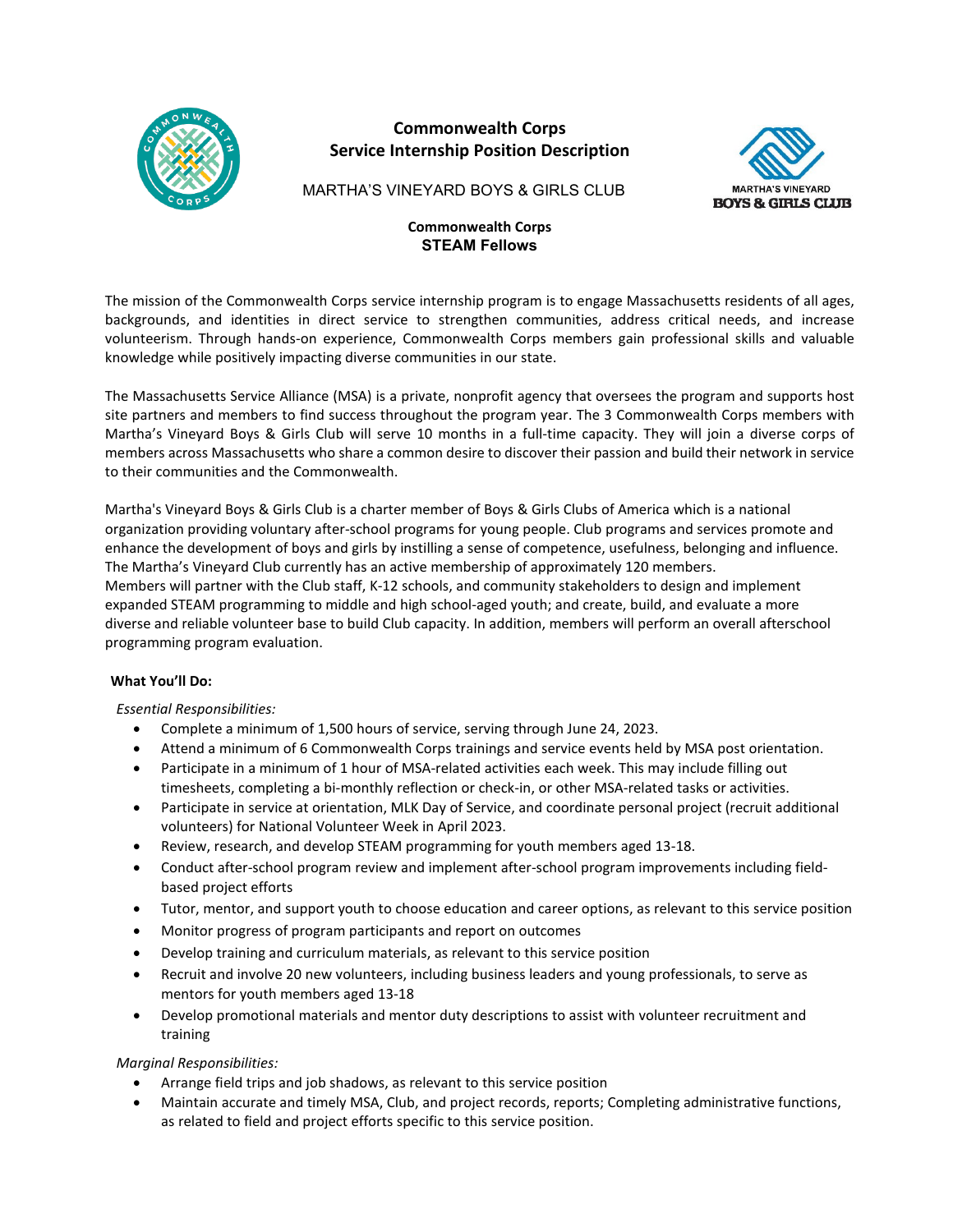Be a part of the greater Commonwealth Corps community, including participating in cross-site learning groups, writing a short profile for the CC newsletter, connecting with other members on our online platforms, and attending optional social/service events.

# **Who You Are:**

*You must be:*

- A Massachusetts resident [\(see guidelines here\)](http://mass-service.org/sites/default/files/Massachusetts%20Residency%20Requirements_0.pdf) with legal authorization to work in the U.S.
- 18 years of age at minimum (average member age range is  $18 70+$  years old)
- Excited to give back to your community and interested in developing your skills and gaining new professional experiences
- Able to balance service internship commitments with personal commitments in a sustainable way
- Experience with or interest in STEAM education, youth development, volunteerism and community engagement
- Ability and desire to serve with youth
- Strong writing and communication skills
- Time management skills
- Ability to interface with all MS office applications, and virtual conferencing

# *It would also be great if you:*

- Public speaking and facilitation experience
- Bi-lingual in English and Portuguese
- Comfort with social media applications
- Desire to serve with at-risk populations
- Have experience managing youth

# **What You'll Get:**

- **Stipend** of \$900 semi-monthly while in service, up to \$18,900, minus taxes and withholdings;
- **Health insurance** (individual coverage only);
- **Member assistance program,** including unlimited, confidential, 24/7, phone counseling services and up to three free, in-person counseling sessions, plus a lot more;
- **Completion award** of up to \$3000 upon successful completion of service, minus taxes and withholdings;
- **Reimbursement for outside training** or professional development opportunities relevant to member's service and/or goals (Up to \$100; Dependent on approval from MSA)
- **Limited travel reimbursement from host site** for certain service-related travel away from usual service location with approval from MVBG;
- **Vineyard Transit Authority Bus Pass**
- **Extensive training from MSA with a diversity, equity and inclusion focus** and **other professional development** opportunities;
- **Limited reimbursement for travel** to Corps-wide MSA-sponsored activities;
- **Internet reimbursement** up to \$50/month while required to complete some service from home;
- **Mental Health/Personal Day** once per month counting towards 8hrs
- The opportunity for at least 10 days of planned absences (may include holidays, does not count towards hours requirement);

*Please note that receipt of these stipends/benefits may impact an individual's eligibility for certain public benefits.*

# **Term of Service:**

- **Position Start Date**: August 22, 2022 *[ACTUAL DATE TO BE FINALIZED BY MSA UPON AWARD]*
- **Position End Date**: June 24, 2023
- Service commitment will be 40 hours per week during the following days/times during the following days/times: Monday through Friday, 11:00 AM to 6:00 PM depending on scheduling fit, plus 1-2 evenings per month, scheduled with advance notice, and 1-2 weekend days per service year, scheduled with advance notice, when members would be required to attend school and community events and meetings outside of typical stated hours.